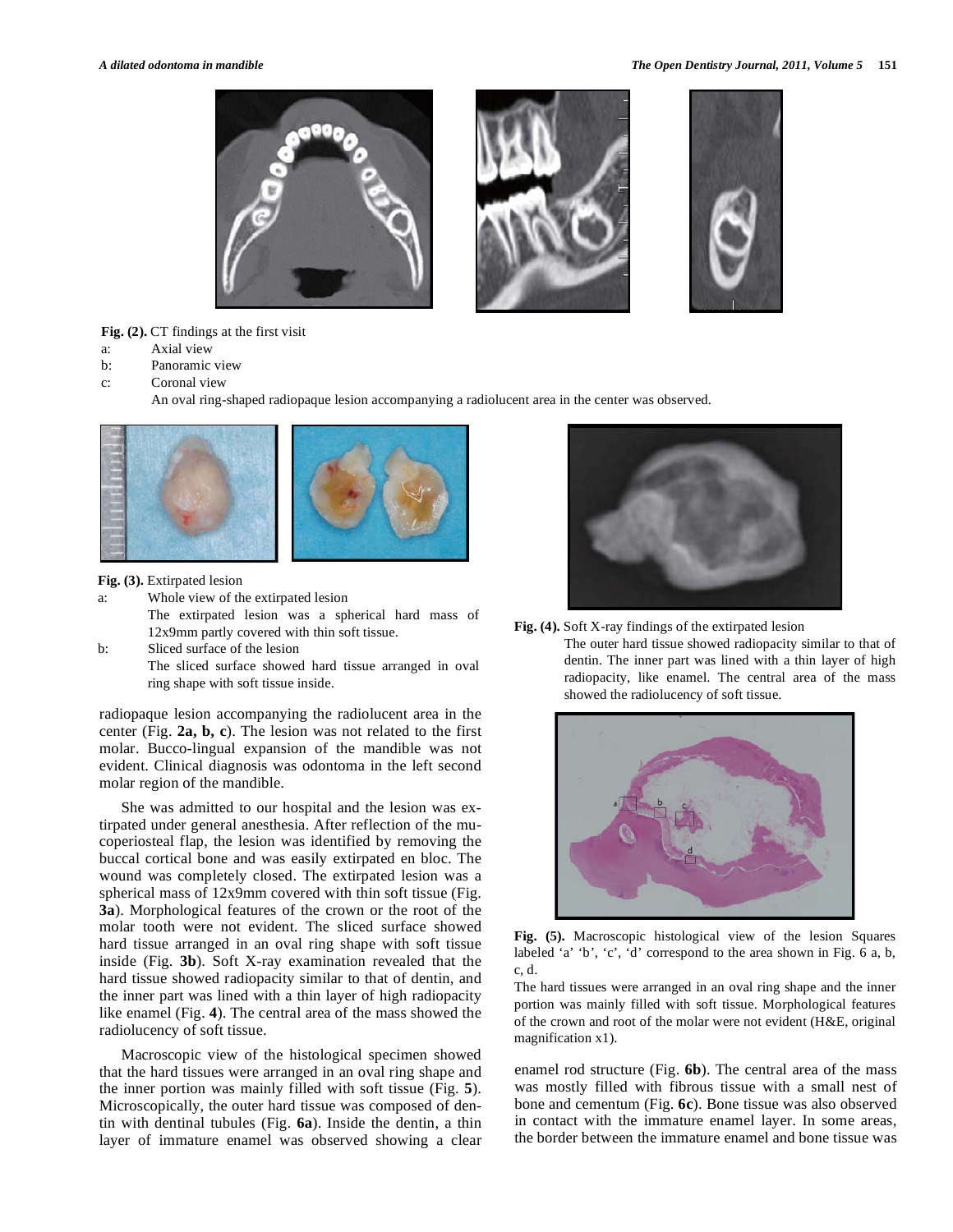**Fig. (6).** Microscopic histological findings of the lesion.

- D: Dentin, E: Enamel, B: Bone, F: Fibrous tissue, C: Cementum
- a: Outer hard tissue was composed of dentin with dentinal tubules (H&E, original magnification x100).
- b: A thin layer of immature enamel showing a clear enamel rod was observed inside the dentin (H&E, original magnification x150).
- c: The central area of the mass was mostly filled with fibrous tissue with a small nest of bone and cementum (H&E, original magnification x100).
- d: Bone tissue was also observed in contact with the immature enamel layer. In some areas, the border between immature enamel and bone tissue was irregular (H&E, original magnification x200).

irregular (Fig. **6d**). Pulp tissue was not observed in the specimen. These morphological and histological features are compatible with those of a dilated odontoma, in which histological arrangement of hard tissue structure is completely inverted from that of a normal tooth.

The postoperative course was uneventful. Six months after surgery, wound healing was good without any symptoms such as hypoesthesia of the left lower lip. Panorama X-ray examination also showed new bone synthesis in the left second molar region.

## **DISCUSSION**

A dilated odontoma is a developmental dental anomaly presenting as a dilatation of the crown and root as the result of a deep, enamel-lined invagination and is considered a severe variant of dens invaginatus. The etiology and genesis of a dilated odontoma are not known, although several theories have been proposed, such as ingrowth of the enamel organ into the dental papilla, retardation of a focal group of cells, and external force by an adjacent tooth germ, trauma and infection [1]. A dens invaginatus occurs bilaterally in the premolar region [10-12], at high incidence in the parents and/or siblings of the patients [17], and with other dental abnormalities such as a microdontia, a macrodontia or a pumpkin-like shape with reduced ratio of the crown and root [3, 4, 18-22], therefore, genetic factors are suggested as part of the cause.

A dilated odontoma developing in the molar region of the mandible is rare, although several cases might have been reported as a complex or compound odontoma. A few cases reported in the recent literature [14-16] were mostly observed in the third molar region of the mandible. The present case, developing in the second molar region of the mandible without a normally formed second molar tooth in the region, is considered extremely rare. A relatively simple form of an oval shape without morphological characteristics of a crown or root suggests that the invagination occurred in the very early stage of morphodifferentiation, accompanying other abnormalities of tooth development.

There are other types of examples possibly categorized as a dilated odontoma in the recent literature [4, 23, 24]. De Crincoli *et al.* [4] reported a case in the second molar region of the maxilla, showing a pumpkin-like morphology and a Cshaped pulp cavity. Continuity of enamel invaginated with that of the crown and pulp horn was clearly shown. Joubert *et al.* [23] reported a dilated odontoma in the third molar of the mandible. In this case, the bizarre malformation in the crown and upper half of the root showed the characteristics of a complex odontoma and the lower half of the root was almost normally formed. This is an example of a dilated odontoma categorized between dens invaginatus and complex odontoma. Stavrou *et al.* [24] reported a dilated odontoma in the root of the third molar of the maxilla. In this type, proliferation and ingrowth of Hertwig's epithelial root sheet into dental papilla occurred at the late stage of tooth development; therefore, the crown of the affected tooth was almost normally formed with marked dilatation of the root.

Tooth anomaly is observed in the dilated odontoma, not only in morphological and histological structures, but also in the mineral content of the hard tissue. Recent studies showed differences in the structure and composition between external and internal enamel [4, 25, 26]. Dentin also showed a different percentage of organic matrix content in spite of approximately normal morphology [4]. These findings indi-